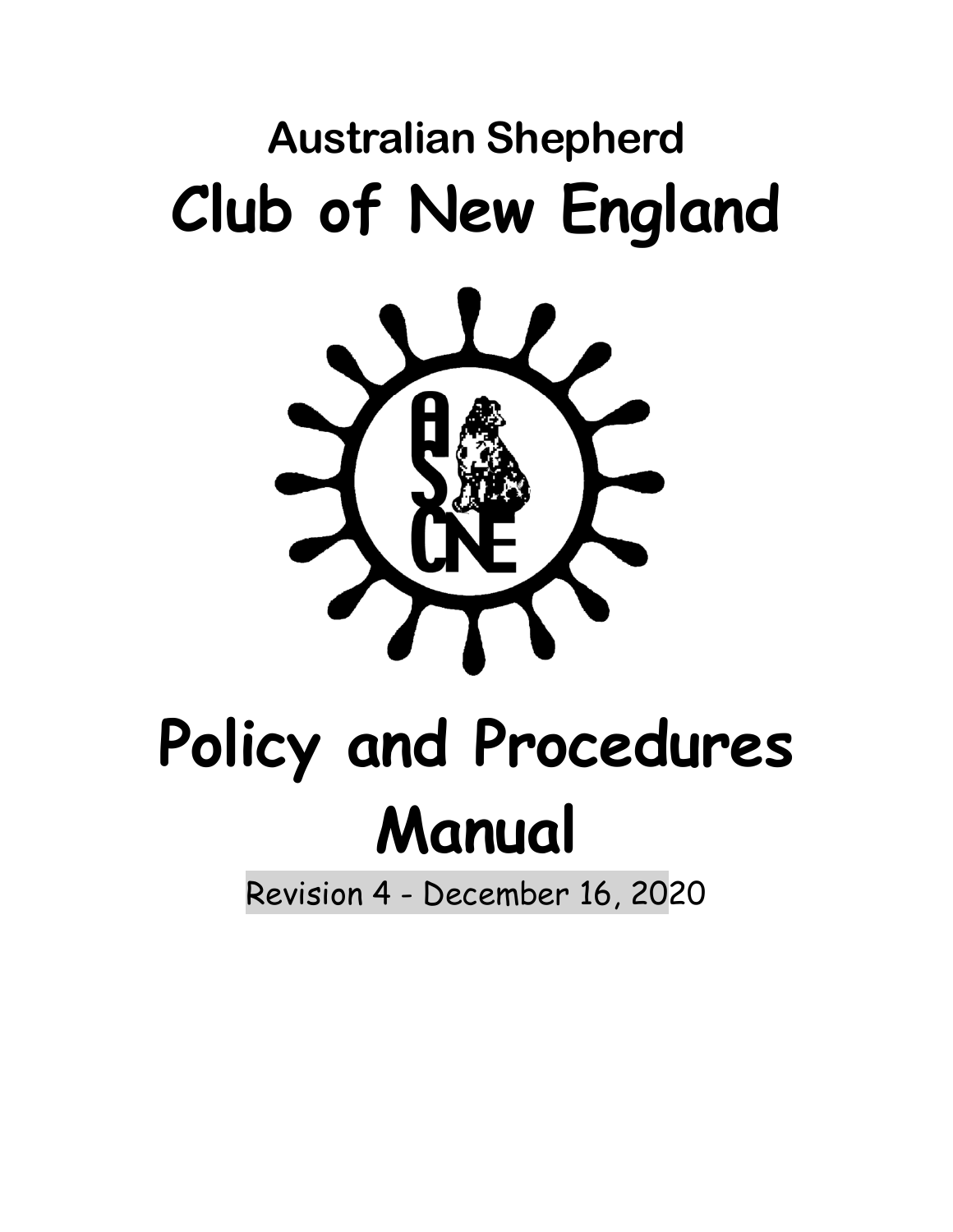## **Purpose**

**In furtherance of Article 5 Section 5.3** (The Board shall be vested with general management and supervision of all Club business and affairs, and it shall be empowered to appoint such committees as may be deemed necessary to advance the work of the Club. All committees and each of their members shall be subject to the authority of the Board, and may be terminated or replaced by the Board at any time.). **The Board of Directors establishes this Policy and Procedures Manual to document standard methods for conducting recurring club business.**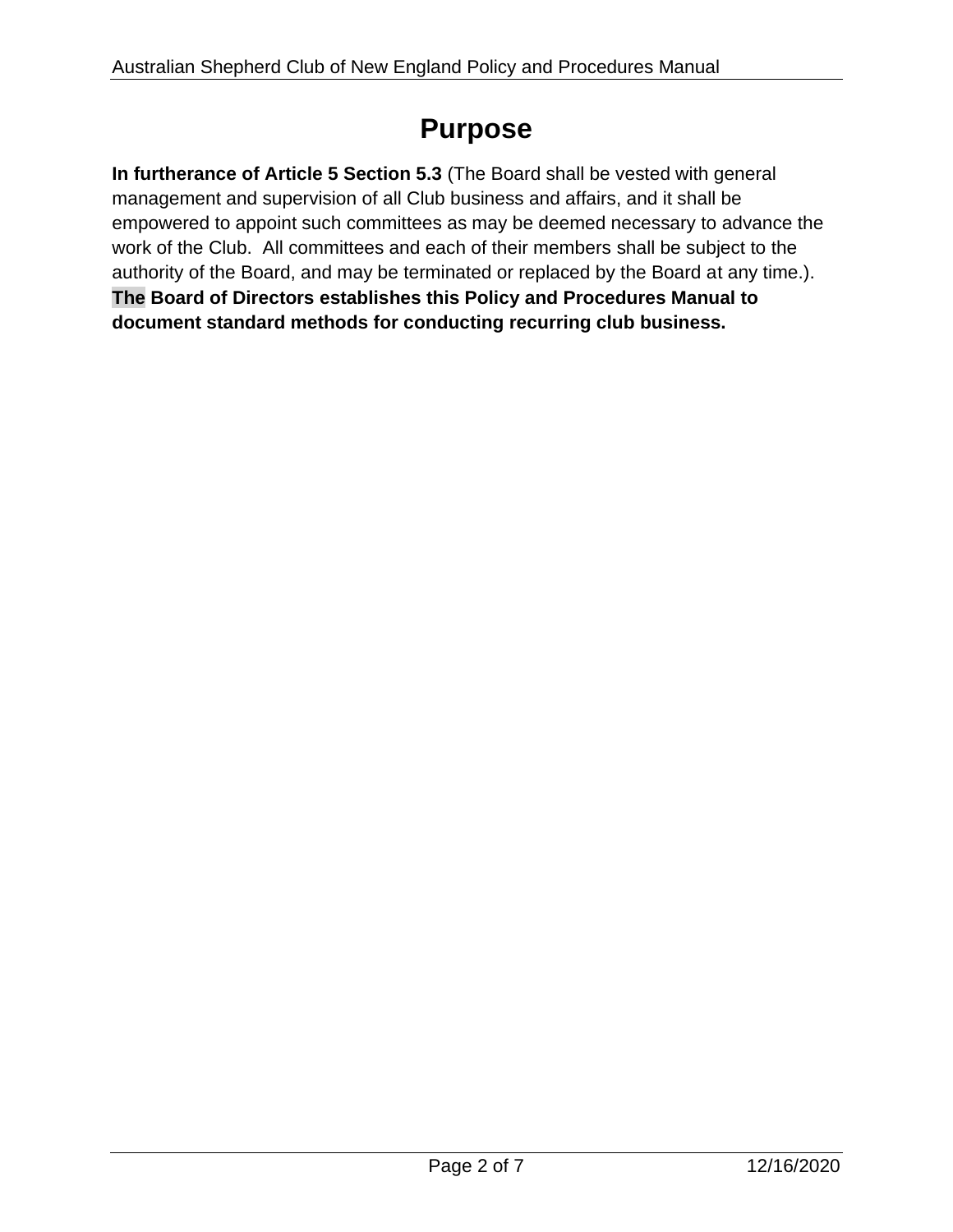## **Section 1**

#### **Donations – On Death of Member**

ASCNE will make a one-time donation to the identified fund. Individual members are free to undertake further or ongoing fundraising efforts. Effective January 2002.

#### **Historical contributions:**

- 03JAN2002: Katie Rempel Scholarship Fund \$250.00
- 09JUL2002: Dave Andreozzi Family Charitable Fund \$250.00
- 07MAR2004: Gail Duval ASHGI \$50; increased by \$200 06MAR2005
- 06MAR2005: Gil Gagnon Greener Pastures Rescue (a horse rescue organization) - \$250
- JAN2017: Don Dean ARPH & Toby Foundation divided \$250

#### **Donations – On Death of Non-Member**

ASCNE will not make donations in this instance. Members may make donations / contributions / acknowledgements on an individual basis. Effective January 2011.

#### **Donations – ASCA Finals and Nationals – Effective January 2011**

ASCNE will donate \$500 in support of the ASCA Stockdog Finals. Effective January 2008.

- Contributions to the ASCA Finals and Nationals will be based on the ASCNE beginning account balance as of the January prior to the payment
- Donation amounts will be payable by June 1 of the event year (e.g., 2011 Nationals held in September 2011; ASCNE January 2011 beginning account balance used to determine donation amount; donation payable by June 1, 2011)
- Finals donation will be payable to ASCA with a stipulation that the donation be split evenly across all Finals venues
- Nationals donation will be payable to the National Host Club / Consortium
- ASCNE beginning account balance as of January 1 >= \$20K
	- Finals \$2000
	- Nationals \$1500
- ASCNE beginning account balance as of January  $1 \ge 10K$  and  $\lt$  \$20K
	- Finals \$1000
	- Nationals \$750
- ASCNE beginning account balance as of January 1 < \$10K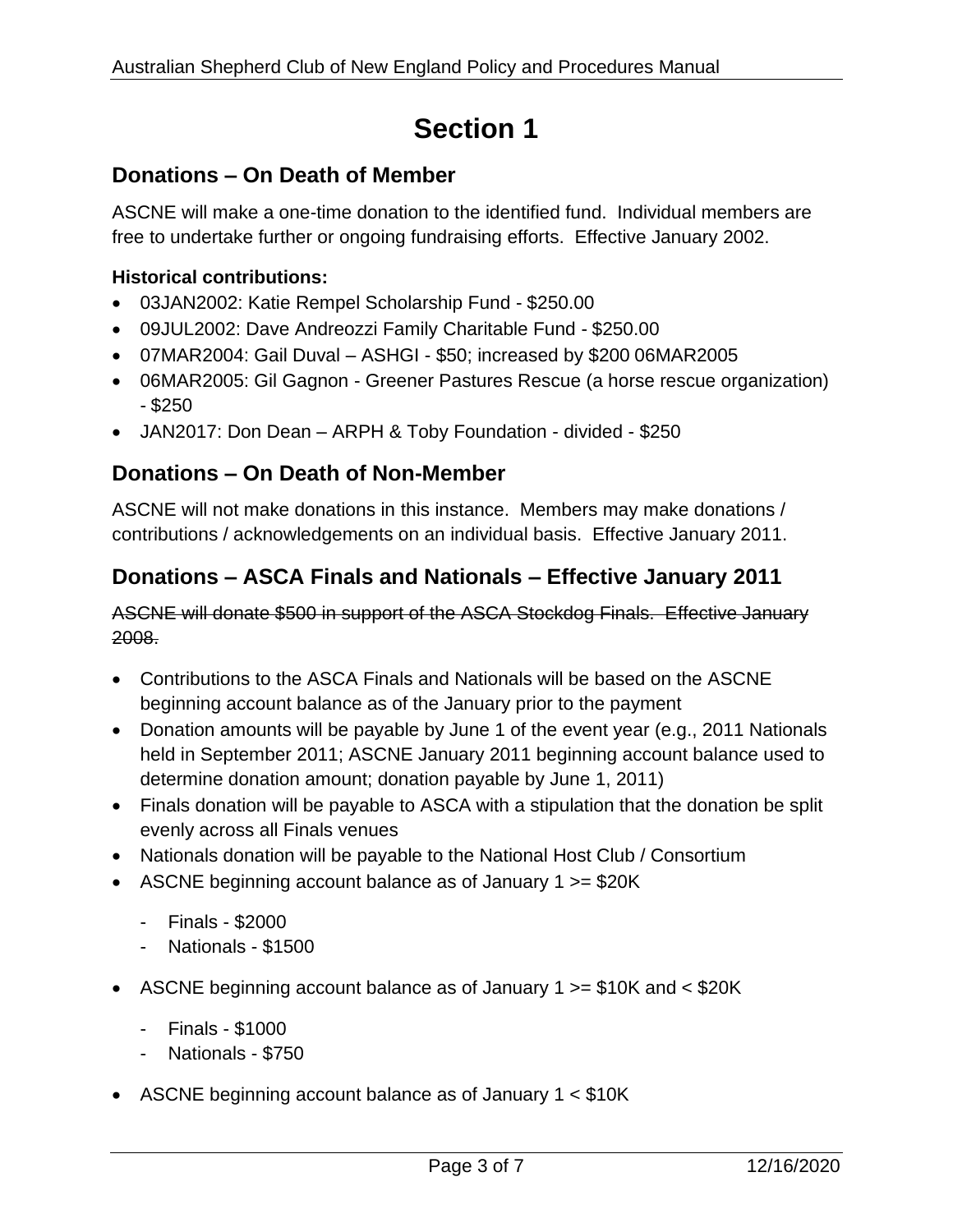- Finals and National donations not to exceed 75% of yearly profits from the previous calendar year
- Membership vote required to determine donation amount and allocation split
- Additional funds may be donated to either Finals or Nationals for any specific year based on vote of the membership

#### **Historical Donations –**

- 2003 Assorted Class sponsorships \$500
- 2004 Agility Finals \$250
- 2005 Agility Finals \$125; Obedience Finals \$125
- 2006 Agility Finals \$125; Obedience Finals \$125
- 2009 ASCA Finals \$3,750
- 2010 ASCA Finals \$2,000
- 2016 ASCA Finals \$1200 split between all
- 2017 ASCA Finals \$2,000 split between all
- 2017 ASCA Nationals \$1,500

#### **Donations – Rescue**

BOD will receive and evaluate requests for rescue funds for New England dogs with a cap of \$500 maximum per request to support New England reps and dogs on a case by case basis. In some instances, reps end up fund raising for a particular dog because the national dollar limit has been reached. In addition, the Rescue account needs to be retained to support dogs that were placed as part of ASCNE's rescue program (Robin Prouty continues to receive letters from the Vermont situation where ASCNE placed a lot of the dogs). If the Rescue fund drops below \$2000, Rescue Show money will be used to bolster and maintain the account. Effective March 2003.

#### **Donations from the Rescue Show**

A motion was made and passed to donate all profits from the Chinese Auction and onehalf of the show profits to ARPH and one-half of the show profit to ASHGI. Refer to Donations – Rescue section for additional application of profit. Effective November 2005.

#### **Donations – Other**

- 20020908 ASHGI: \$200
- 20031102: ASHGI: \$150
- 20020303: Massachusetts emergency Response Team: \$200. They plan to thank us by giving a demo sometime soon.
- 2009: ASHGI: \$1,300
- 2009: The ASCA Foundation: \$250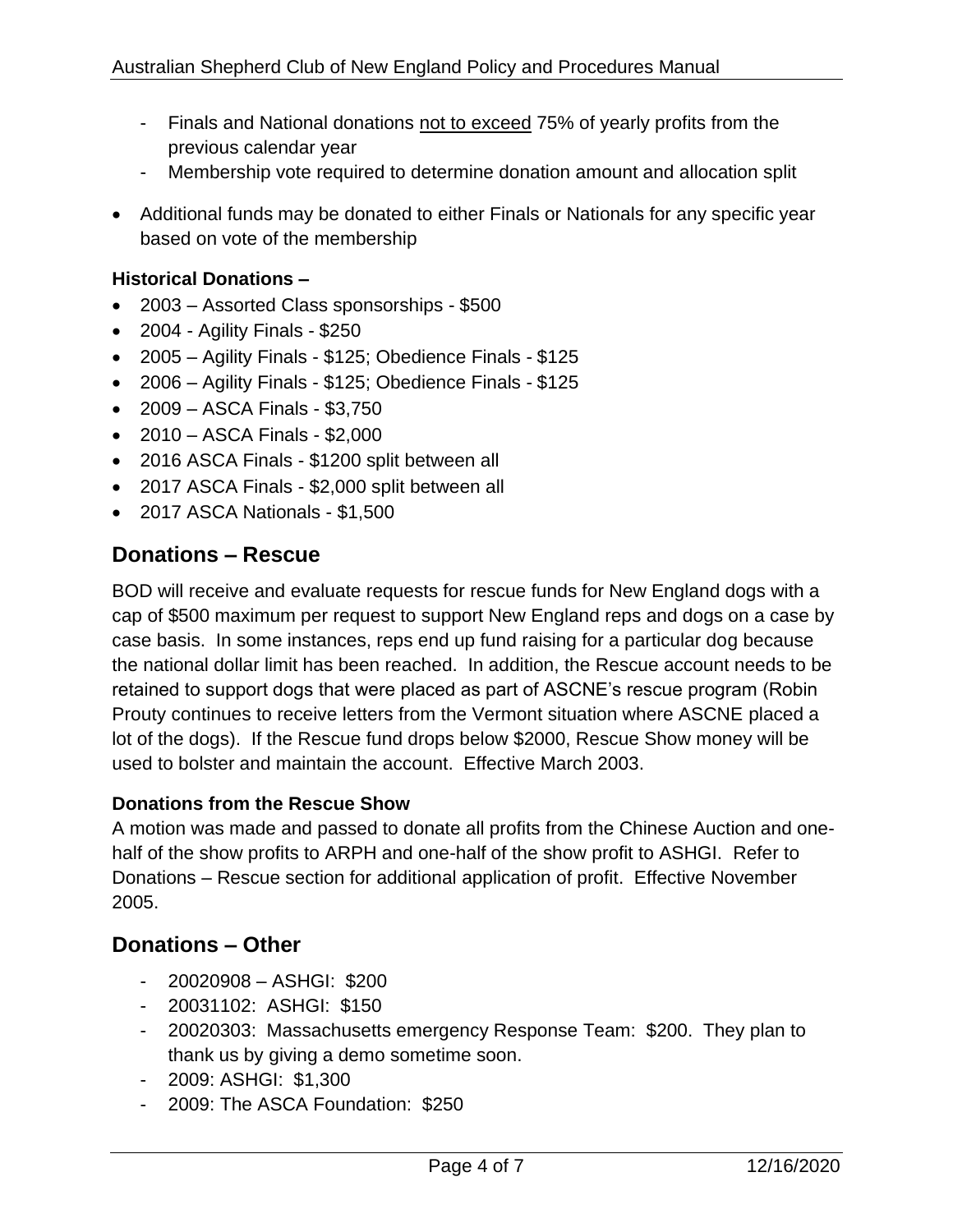- 1/2010: Twenty \$50 gift certificates to NE Rescue Reps
- 2013: ARPH: \$1,095
- 1/2017: ARPH: \$500, \$200 set aside for future NE rescue needs

## **Section 2**

#### **Honorary Memberships**

Announcement of honorary memberships will be made at the ROM Banquet. Effective March 2004

## **Section 3**

#### **Juniors – Entry Fees**

- Entry fees for Junior Handlers for all performance events shall not exceed 50% of the published entry fee. In order to be eligible for the Junior entry fee rate, the Junior must own or co-own the dog being entered. Effective January 2004
- Obedience rules prohibit special fees. Entry fees for Junior Handlers for all performance events, excluding Obedience, shall not exceed 50% of the published entry fee. In order to be eligible for the Junior entry fee rate, the Junior must own or co-own the dog being entered. Effective July 2007.

#### **Juniors – Sponsorship to Nationals / Finals**

ASCNE will pay entry fees up to \$300 for an ASCNE Junior who is the High Scoring All-Around Junior. Effective 2002 (BOD)

#### **Historical sponsorships:**

- 1988 Audra Pelletier \$200
- 2001 Billy King \$500
- 2002 Billy King \$300

### **Section 4**

#### **Memberships – Applications**

Handling of applicants with ASCA Membership Pending – Announce the application at the next meeting, but withhold membership until the ASCA number is provided. Clarified March 2006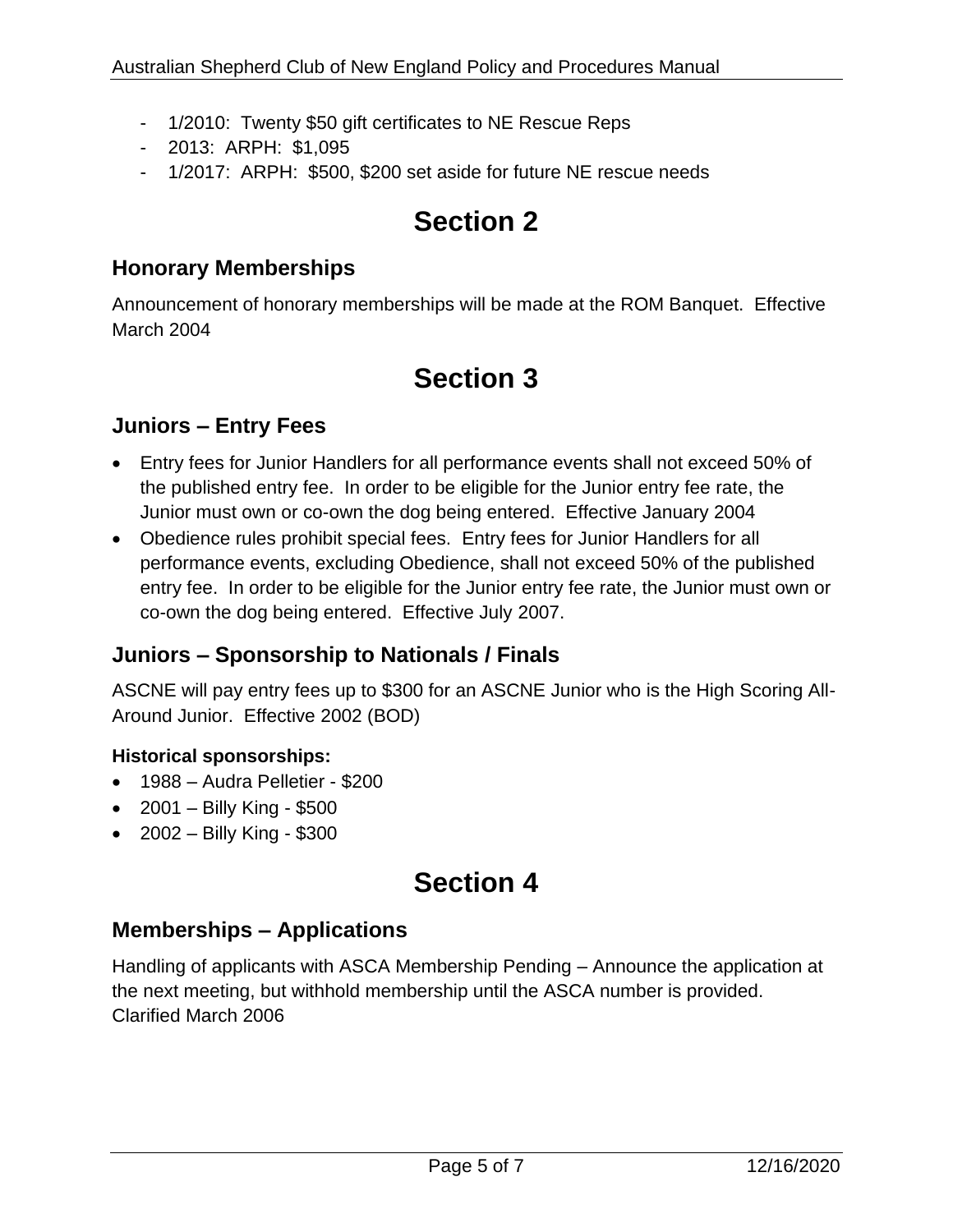#### **Memberships – Family**

There was a question brought up about the eligible age of children for the family membership status, specifically a mother with a daughter who was over the age of 18 but not attending school. This is considered eligible for family membership. Clarified January 2004

#### **Membership Renewal Notices**

Members who have not renewed by January 31 will be sent a postcard-sized membership renewal form as a reminder. Effective January 2002

#### **Membership Dues**

New membership applications accepted and approved after September 1<sup>st</sup> will be considered paid for the following year. Effective January 2010

## **Section 5**

#### **Library**

Newsletters will be put into a binder and added to the ASCNE library. For this purpose, one newsletter will be sent to the ASCNE librarian in addition to the personal copy they receive. Effective January 2004

#### **Library Maintenance and Update**

\$400 per year will be appropriated to the Library Fund for purchase of items suggested for inclusion. Effective July 2004

## **Section 6**

#### **Reimbursement – Expenses Incurred on Behalf of ASCNE**

Requests for reimbursement of expenses incurred on behalf of the club (whether it be for a trial, show, clinic, seminar, or whatever) must be submitted within 30 days of the event and should include an expense sheet that details the nature of the expense(s) along with supporting receipts. Exceptions will be handled on an individual basis but the Treasurer must be notified before the 30 day limit is reached. Effective March 2006

#### **Reimbursement – Hotel Expenses - Show Chair**

Show chairs will be reimbursed for their hotel expenses if they are not showing any dogs and are staying just for the show. Effective November 2004 (BOD)